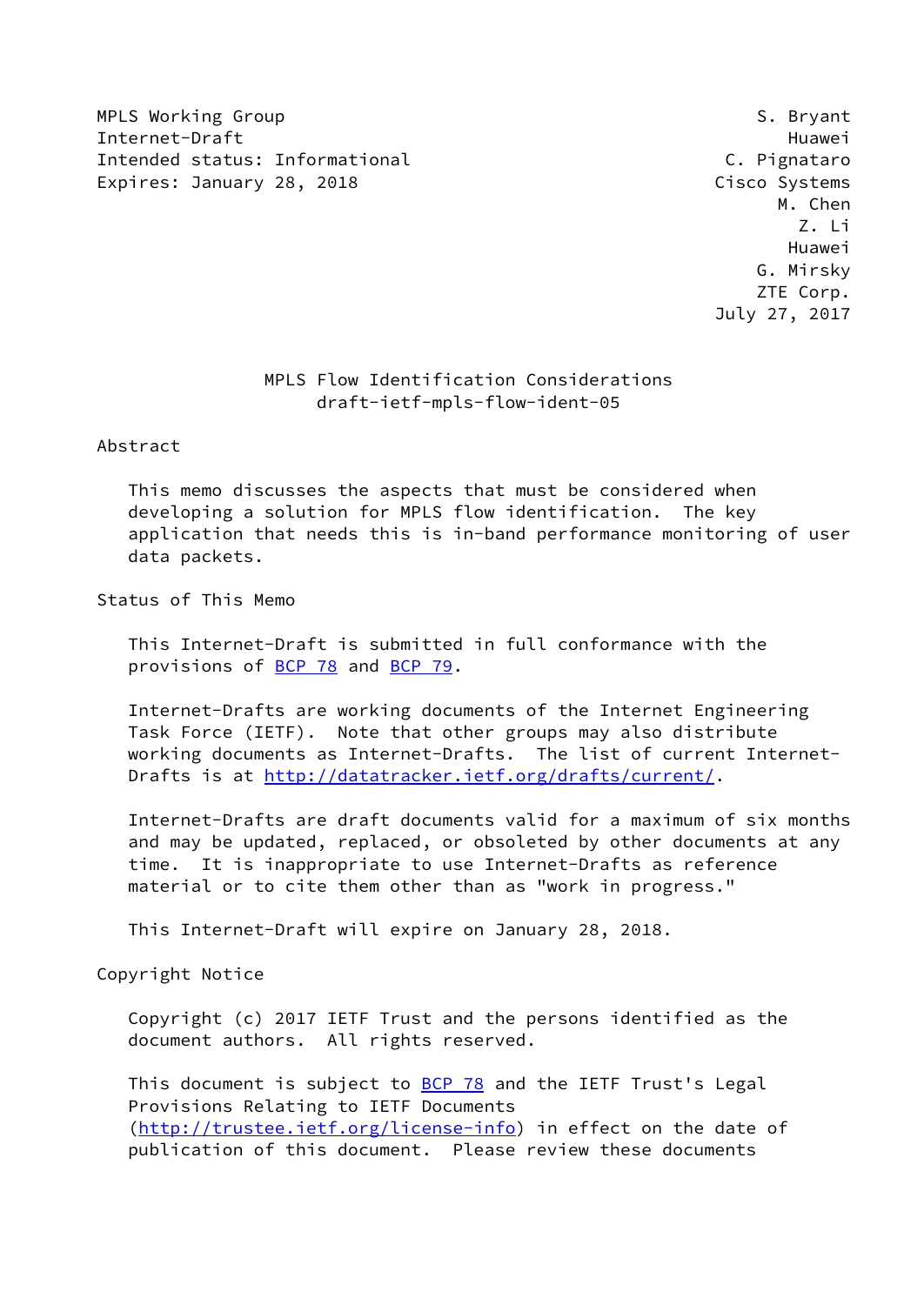# <span id="page-1-1"></span>Internet-Draft MPLS FI July 2017

 carefully, as they describe your rights and restrictions with respect to this document. Code Components extracted from this document must include Simplified BSD License text as described in Section 4.e of the Trust Legal Provisions and are provided without warranty as described in the Simplified BSD License.

Table of Contents

|    |                                  | $\overline{2}$                                                                                        |
|----|----------------------------------|-------------------------------------------------------------------------------------------------------|
| 2. |                                  | $\overline{3}$                                                                                        |
| 3. | Loss Measurement Considerations  | $\overline{3}$                                                                                        |
| 4. | Delay Measurement Considerations | $\overline{4}$                                                                                        |
| 5. |                                  | $\overline{4}$                                                                                        |
| 6. |                                  | 6                                                                                                     |
| 7. |                                  | $\overline{1}$                                                                                        |
| 8. |                                  | $\overline{1}$                                                                                        |
| 9. |                                  | $\overline{1}$                                                                                        |
|    |                                  | 9                                                                                                     |
|    |                                  | $\overline{9}$                                                                                        |
|    |                                  | 9                                                                                                     |
|    |                                  | 9                                                                                                     |
|    |                                  | 9                                                                                                     |
|    |                                  | 9                                                                                                     |
|    |                                  |                                                                                                       |
|    |                                  |                                                                                                       |
|    |                                  |                                                                                                       |
|    |                                  | Normative References<br>10<br>15.1.<br>15.2. Informative References<br>10<br>Authors' Addresses<br>11 |

# <span id="page-1-0"></span>[1](#page-1-0). Introduction

 This memo discusses the aspects that must be considered when developing a solution for MPLS flow identification. The key application that needs this is in-band performance monitoring of user data packets.

 There is a need to identify flows in MPLS networks for applications such as packet loss and packet delay measurement. A method of loss and delay measurement in MPLS networks was defined in [[RFC6374](https://datatracker.ietf.org/doc/pdf/rfc6374)]. When used to measure packet loss  $[REC6374]$  depends on the use of the injected Operations, Administration, and Maintenance (OAM) packets to designate the beginning and the end of the packet group over which packet loss is being measured. Where the misordering of packets from one group relative to the following group, or misordering of one of the packets being counted relative to the [[RFC6374](https://datatracker.ietf.org/doc/pdf/rfc6374)] packet occurs,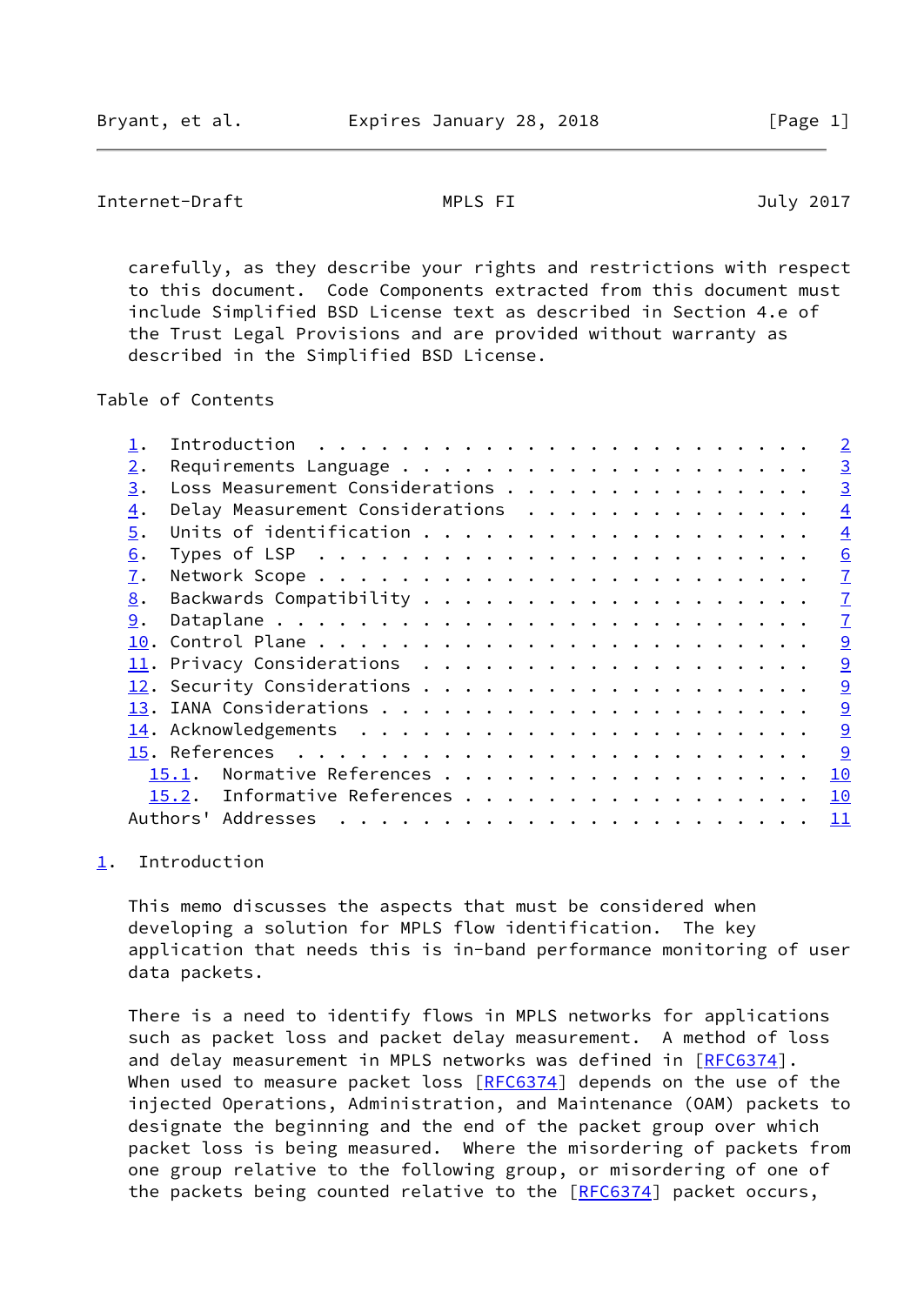then an error will occur in the packet loss measurement.

 In addition, this packet performance measurement system needs to be extended to deal with different granularities of flow and to address a number of the multi-point cases in which two or more ingress Label

| Bryant, et al. | Expires January 28, 2018 | [Page 2] |
|----------------|--------------------------|----------|
|                |                          |          |

<span id="page-2-1"></span>Internet-Draft MPLS FI July 2017

 Switching Routers (LSRs) could send packets to one or more destinations.

 Improvements in link and transmission technologies mean that it may be difficult to assess packet loss using active performance measurement methods with synthetic traffic, due to the very low loss rate in normal operation. That, together with more demanding service level requirements, mean that network operators need to be able to measure the loss of the actual user data traffic by using passive performance measurement methods. Any technique deployed needs to be transparent to the end user, and it needs to be assumed that they will not take any active part in the measurement process. Indeed it is important that any flow identification technique be invisible to them and that no remnant of the identification of measurement process leak into their network.

 Additionally where there are multiple traffic sources, such as in multi-point to point and multi-point to multi-point network environments there needs to be a method whereby the sink can distinguish between packets from the various sources, that is to say, that a multi-point to multi-point measurement model needs to be developed.

<span id="page-2-0"></span>[2](#page-2-0). Requirements Language

 The key words "MUST", "MUST NOT", "REQUIRED", "SHALL", "SHALL NOT", "SHOULD", "SHOULD NOT", "RECOMMENDED", "MAY", and "OPTIONAL" in this document are to be interpreted as described in [RFC2119](https://datatracker.ietf.org/doc/pdf/rfc2119) [\[RFC2119](https://datatracker.ietf.org/doc/pdf/rfc2119)].

<span id="page-2-2"></span>[3](#page-2-2). Loss Measurement Considerations

 Modern networks, if not oversubscribed, potentially drop relatively few packets, thus packet loss measurement is highly sensitive to the common demarcation of the exact set of packets to be measured for loss. Without some form of coloring or batch marking such as that proposed in [\[I-D.ietf-ippm-alt-mark](#page-10-3)] it may not be possible to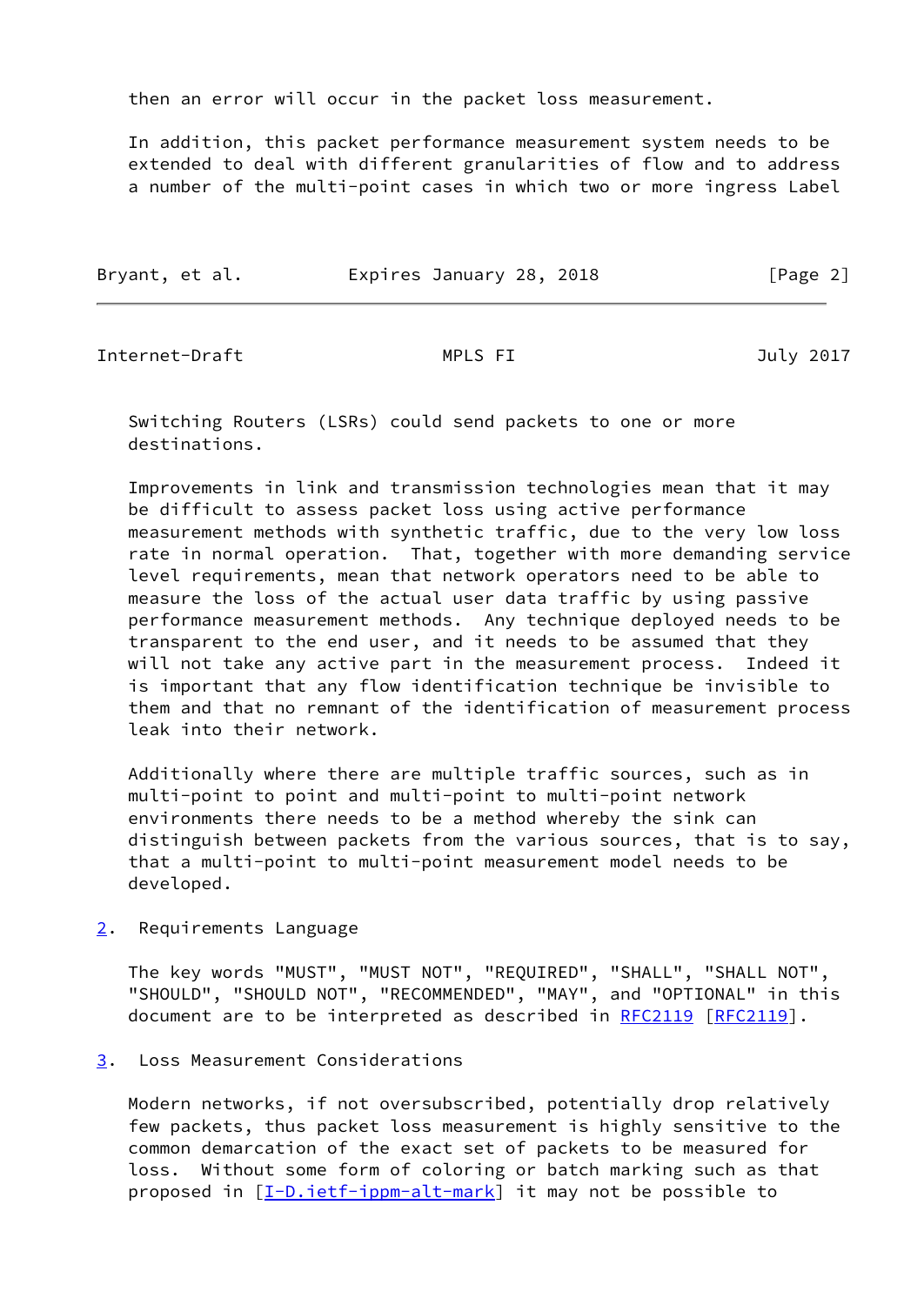achieve the required accuracy in the loss measurement of customer data traffic. Thus where accurate measurement of packet loss is required, it may be economically advantageous, or even a technical requirement, to include some form of marking in the packets to assign each packet to a particular counter for loss measurement purposes.

 Where this level of accuracy is required and the traffic between a source-destination pair is subject to Equal-Cost Multipath (ECMP) a demarcation mechanism is needed to group the packets into batches. Once a batch is correlated at both ingress and egress, the packet accounting mechanism is then able to operate on the batch of packets which can be accounted for at both the packet ingress and the packet

| Bryant, et al. | Expires January 28, 2018 | [Page 3] |
|----------------|--------------------------|----------|
|----------------|--------------------------|----------|

<span id="page-3-1"></span>Internet-Draft MPLS FI July 2017

 egress. Errors in the accounting are particularly acute in Label Switched Paths (LSPs) subjected to ECMP because the network transit time will be different for the various ECMP paths since:

- 1. The packets may traverse different sets of LSRs.
- 2. The packets may depart from different interfaces on different line cards on LSRs.
- 3. The packets may arrive at different interfaces on different line cards on LSRs.

 A consideration in modifying the identity label (the MPLS label ordinarily used to identify the LSP, Virtual Private Network, Pseudowire etc) to indicate the batch is the impact that this has on the path chosen by the ECMP mechanism. When the member of the ECMP path set is chosen by deep packet inspection a change of batch represented by a change of identity label will have no impact on the ECMP path. Where the path member is chosen by reference to an entropy label [[RFC6790](https://datatracker.ietf.org/doc/pdf/rfc6790)] then changing the batch identifier will not result in a change to the chosen ECMP path. ECMP is so pervasive in multi-point to (multi-) point networks that some method of avoiding accounting errors introduced by ECMP needs to be supported.

<span id="page-3-0"></span>[4](#page-3-0). Delay Measurement Considerations

 Most of the existing delay measurement methods are active measurement that depend on the extra injected test packet to evaluate the delay of a path. With the active measurement method, the rate, numbers and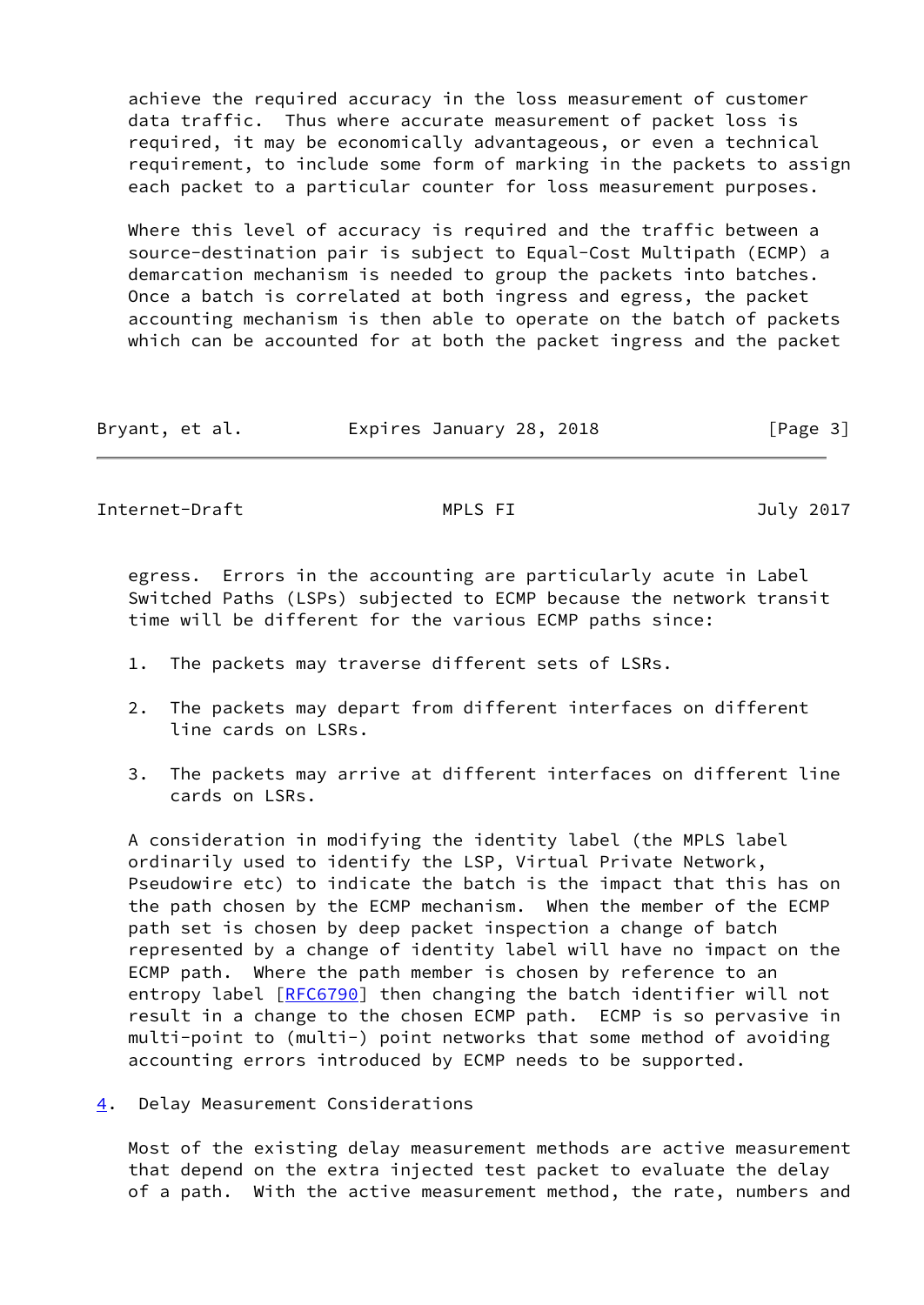interval between the injected packets may affect the accuracy of the results. Also, for injected test packets, these may not be co-routed with the data traffic due to ECMP, or various link aggregation technologies all of which distribute flows across a number of paths at the network, or data-link and hence at the physical layer. Thus there exists a requirement to measure the delay of the real traffic.

 For combined loss-delay measurements, both the loss and the delay considerations apply.

<span id="page-4-0"></span>[5](#page-4-0). Units of identification

 The most basic unit of identification is the identity of the node that processed the packet on its entry to the MPLS network. However, the required unit of identification may vary depending on the use case for accounting, performance measurement or other types of packet observations. In particular note that there may be a need to impose identify at several different layers of the MPLS label stack.

| Bryant, et al. | Expires January 28, 2018 |  | [Page 4] |
|----------------|--------------------------|--|----------|
|----------------|--------------------------|--|----------|

Internet-Draft MPLS FI July 2017

This document considers following units of identifications:

- o Per source LSR everything from one source is aggregated.
- o Per group of LSPs chosen by an ingress LSR an ingress LSP aggregates group of LSPs (ex: all LSPs of a tunnel).
- o Per LSP the basic form.
- o Per flow [\[RFC6790](https://datatracker.ietf.org/doc/pdf/rfc6790)] within an LSP fine grained method.

 Note that a fine grained identity resolution is needed when there is a need to perform these operations on a flow not readily identified by some other element in the label stack. Such fine grained resolution may be possible by deep packet inspection, but this may not always be possible, or it may be desired to minimize processing costs by doing this only in entry to the network, and adding a suitable identifier to the packet for reference by other network elements. An example of such a fine grained case might be traffic from a specific application, or from a specific application from a specific source, particularly if matters related to service level agreement or application performance were being investigated.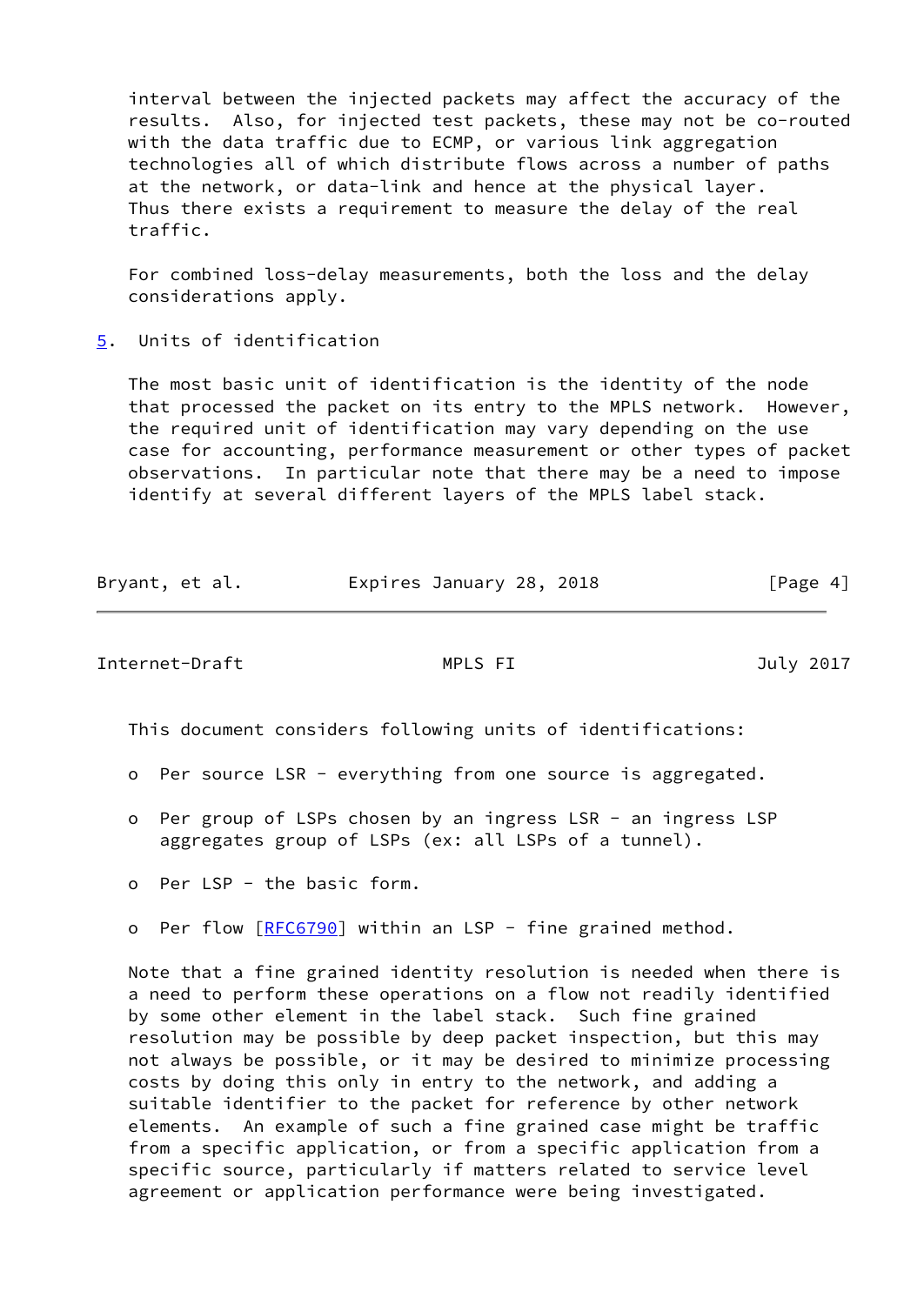We can thus characterize the identification requirement in the following broad terms:

- o There needs to be some way for an egress LSR to identify the ingress LSR with an appropriate degree of scope. This concept is discussed further in [Section 7](#page-6-0).
- o There needs to be a way to identify a specific LSP at the egress node. This allows for the case of instrumenting multiple LSPs operate between the same pair of nodes. In such cases the identity of the ingress LSR is insufficient.
- o In order to conserve resources such as labels, counters and/or compute cycles it may be desirable to identify an LSP group so that a operation can be performed on the group as an aggregate.
- o There needs to be a way to identify a flow within an LSP. This is necessary when investigating a specific flow that has been aggregated into an LSP.

 The unit of identification and the method of determining which packets constitute a flow will be application or use-case specific and is out of scope of this memo.

| Bryant, et al. | Expires January 28, 2018 | [Page 5] |
|----------------|--------------------------|----------|
|                |                          |          |

<span id="page-5-1"></span>Internet-Draft MPLS FI July 2017

# <span id="page-5-0"></span>[6](#page-5-0). Types of LSP

We need to consider a number of types of LSP. The two simplest types to monitor are point to point LSPs and point to multi-point LSPs. The ingress LSR for a point to point LSP, such as those created using the Resource Reservation Protocol - Traffic Engineering (RSVP-TE) [\[RFC5420](https://datatracker.ietf.org/doc/pdf/rfc5420)] Signaling protocol, or those that conform to the MPLS Transport Profile (MPLS-TP) [\[RFC5654](https://datatracker.ietf.org/doc/pdf/rfc5654)] may be identified by inspection of the top label in the stack, since at any provider-edge (PE) or provider (P) router on the path this is unique to the ingress-egress pair at every hop at a given layer in the LSP hierarchy. Provided that penultimate hop popping is disabled, the identity of the ingress LSR of a point to point LSP is available at the egress LSR and thus determining the identity of the ingress LSR must be regarded as a solved problem. Note however that the identity of a flow cannot to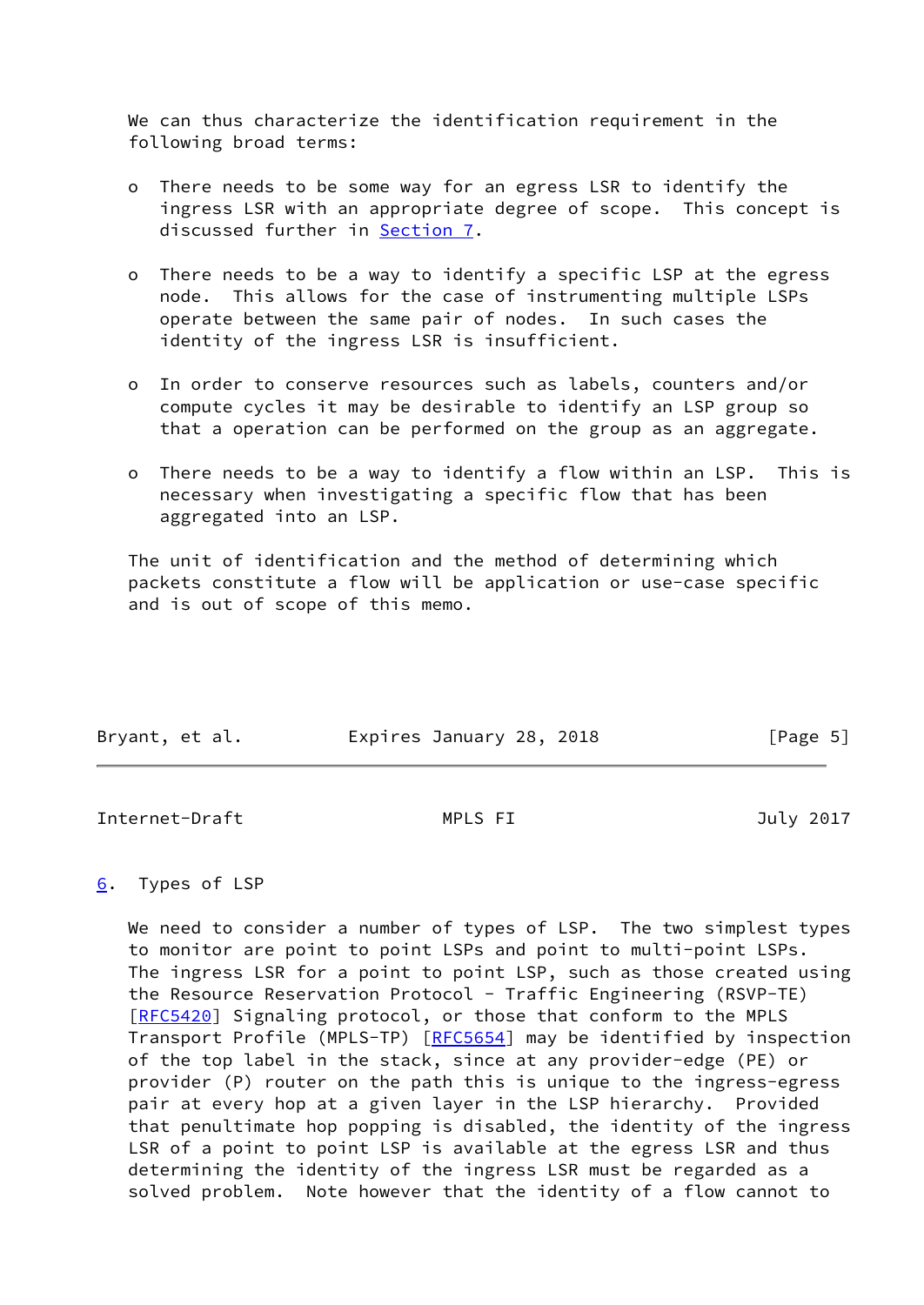be determined without further information being carried in the packet, or gleaned from some aspect of the packet payload.

 In the case of a point to multi-point LSP, and in the absence of Penultimate Hop Popping (PHP) the identity of the ingress LSR may also be inferred from the top label. However, it may not possible to adequately identify the flow from the top label alone, and thus further information may need to be carried in the packet, or gleaned from some aspect of the packet payload. In designing any solution it is desirable that a common flow identity solution be used for both point to point and point to multi-point LSP types. Similarly it is desirable that a common method of LSP group identification be used. In the above cases, a context label [\[RFC5331](https://datatracker.ietf.org/doc/pdf/rfc5331)] needs to be used to provide the required identity information. This is widely supported MPLS feature.

 A more interesting case is the case of a multi-point to point LSP. In this case the same label is normally used by multiple ingress or upstream LSRs and hence source identification is not possible by inspection of the top label by the egress LSRs. It is therefore necessary for a packet to be able to explicitly convey any of the identity types described in [Section 5.](#page-4-0)

 Similarly, in the case of a multi-point to multi-point LSP the same label is normally used by multiple ingress or upstream LSRs and hence source identification is not possible by inspection of the top label by egress LSRs. The various types of identity described in [Section 5](#page-4-0) are again needed. Note however, that the scope of the identity may be constrained to be unique within the set of multi-point to multi point LSPs terminating on any common node.

| Bryant, et al. | Expires January 28, 2018 | [Page 6] |
|----------------|--------------------------|----------|
|                |                          |          |

<span id="page-6-1"></span>Internet-Draft MPLS FI July 2017

## <span id="page-6-0"></span>[7](#page-6-0). Network Scope

 The scope of identification can be constrained to the set of flows that are uniquely identifiable at an ingress LSR, or some aggregation thereof. There is no question of an ingress LSR seeking assistance from outside the MPLS protocol domain.

In any solution that constrains itself to carrying the required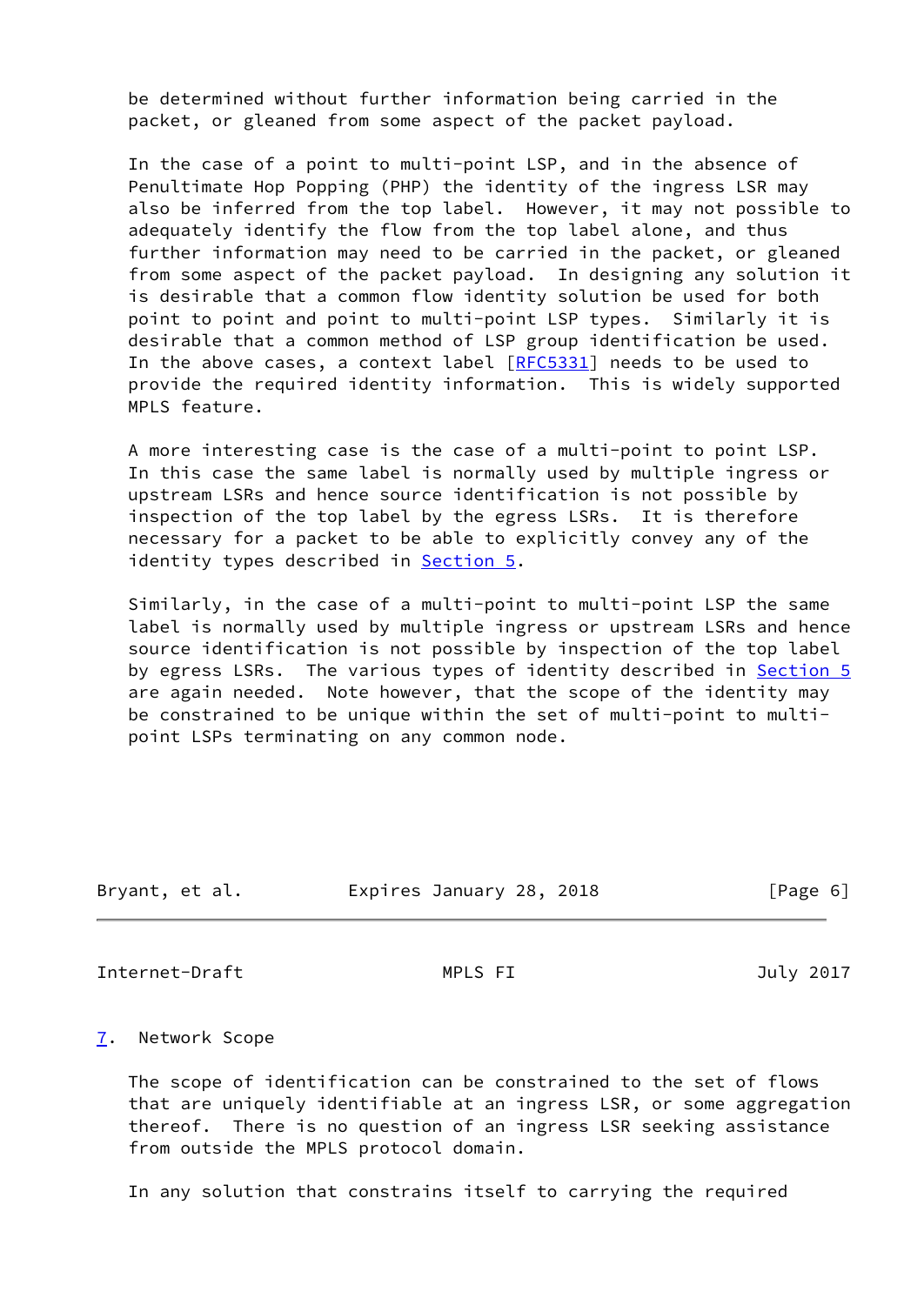identity in the MPLS label stack rather than in some different associated data structure, constraints on the label stack size imply that the scope of identity reside within that MPLS domain. For similar reasons the identity scope of a component of an LSP should be constrained to the scope of that LSP.

### <span id="page-7-0"></span>[8](#page-7-0). Backwards Compatibility

 In any network it is unlikely that all LSRs will have the same capability to support the methods of identification discussed in this memo. It is therefore an important constraint on any flow identity solution that it is backwards compatible with deployed MPLS equipment to the extent that deploying the new feature will not disable anything that currently works on a legacy equipment.

 This is particularly the case when the deployment is incremental or when the feature is not required for all LSRs or all LSPs. Thus in broad the flow identification design MUST support the co-existence of both LSRs that can, and cannot, identify the traffic components described in [Section 5](#page-4-0). In addition the identification of the traffic components described in [Section 5](#page-4-0) MUST be an optional feature that is disabled by default. As a design simplification, a solution MAY require that all egress LSRs of a point to multi-point or a multi- point to multi-point LSP support the identification type in use so that a single packet can be correctly processed by all egress devices. The corollary of this last point is that either all egress LSRs are enabled to support the required identity type, or none of them are.

## <span id="page-7-1"></span>[9](#page-7-1). Dataplane

 There is a huge installed base of MPLS equipment, typically this type of equipment remains in service for an extended period of time, and in many cases hardware constraints mean that it is not possible to upgrade its dataplane functionality. Changes to the MPLS data plane are therefore expensive to implement, add complexity to the network, and may significantly impact the deployability of a solution that requires such changes. For these reasons, the MPLS designers have set a very high bar to changes to the MPLS data plane, and only a very small number have been adopted. Hence, it is important that the

Bryant, et al. **Expires January 28, 2018** [Page 7]

Internet-Draft MPLS FI July 2017

method of identification must minimize changes to the MPLS data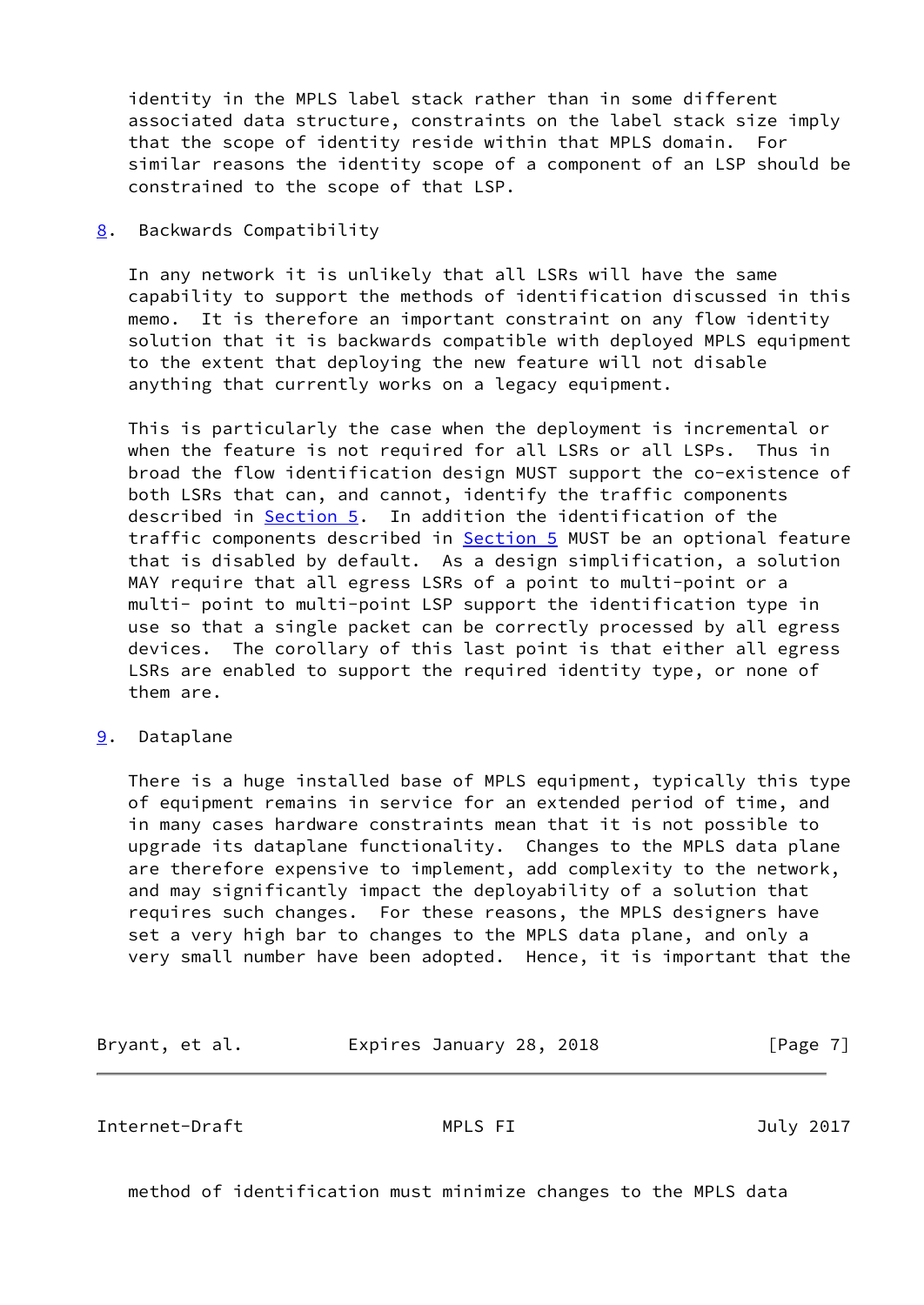plane. Ideally method(s) of identification that require no changes to the MPLS data plane should be given preferential consideration. If a method of identification makes a change to the data plane is chosen it will need to have a significant advantage over any method that makes no change, and the advantage of the approach will need to be carefully evaluated and documented. If a change is necessary to the MPLS data plane proves necessary, it should be (a) be as small a change as possible and (b) be a general purpose method so as to maximize its use for future applications. It is imperative that, as far as can be foreseen, any necessary change made to the MPLS data plane does not impose any foreseeable future limitation on the MPLS data plane.

 Stack size is an issue with many MPLS implementations both as a result of hardware limitations, and due to the impact on networks and applications where a large number of small payloads need to be transported In particular one MPLS payload may be carried inside another. For example, one LSP may be carried over another LSP, or a PW or similar multiplexing construct may be carried over an LSP and identification may be required at both layers. Of particular concern is the implementation of low cost edge LSRs that for cost reasons have a significant limit on the number of Label Stack Elements (LSEs) that they can impose or dispose. Therefore, any method of identity MUST NOT consume an excessive number of unique labels, and MUST NOT result in an excessive increase in the size of the label stack.

 The MPLS data plane design provides two types of special purpose labels: the original 16 reserved labels and the much larger set of special purpose labels defined in [[RFC7274](https://datatracker.ietf.org/doc/pdf/rfc7274)]. The original reserved labels need one LSE, and the newer [[RFC7274\]](https://datatracker.ietf.org/doc/pdf/rfc7274) special purpose labels need two LSEs. Given the tiny number of original reserved labels, it is core to the MPLS design philosophy that this scarce resource is only used when it is absolutely necessary. Using a single LSE reserved or special purpose label to encode flow identity thus requires two stack entries, one for the reserved label and one for the flow identity. The larger set of [[RFC7274](https://datatracker.ietf.org/doc/pdf/rfc7274)] labels requires two labels stack entries for the special purpose label itself and hence a total of three label stack entries to encode the flow identity.

The use of special purpose labels (SPL) [\[RFC7274](https://datatracker.ietf.org/doc/pdf/rfc7274)] as part of a method to encode the identity information therefore has a number of undesirable implications for the data plane and hence whilst a solution may use SPL(s), methods that do not require SPLs need to be carefully considered.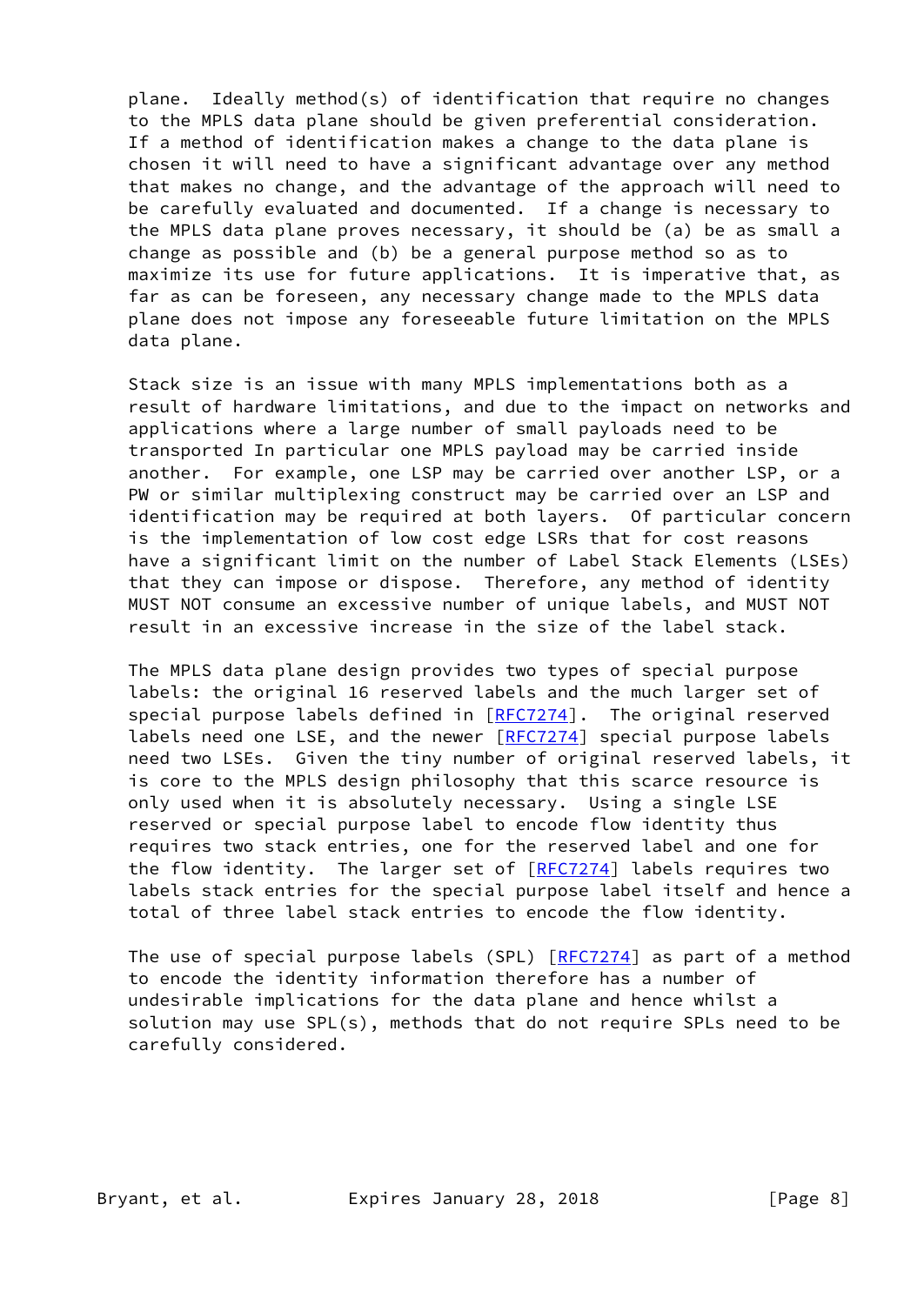## <span id="page-9-1"></span><span id="page-9-0"></span>[10.](#page-9-0) Control Plane

 Any flow identity design should both seek to minimise the complexity of the control plane and should minimise the amount of label co ordination needed amongst LSRs.

## <span id="page-9-2"></span>[11.](#page-9-2) Privacy Considerations

 The inclusion of originating and/or flow information in a packet provides more identity information and hence potentially degrades the privacy of the communication. Recent IETF concerns on pervasive monitoring [[RFC7258\]](https://datatracker.ietf.org/doc/pdf/rfc7258) would lead it to prefer a solution that does not degrade the privacy of user traffic below that of an MPLS network not implementing the flow identification feature. The minimizing the scope of the identity indication can be useful in minimizing the observability of the flow characteristics.

# <span id="page-9-3"></span>[12.](#page-9-3) Security Considerations

 Any solution to the flow identification needs must not degrade the security of the MPLS network below that of an equivalent network not deploying the specified identity solution. Propagation of identification information outside the MPLS network imposing it must be disabled by default. Any solution should provide for the restriction of the identity information to those components of the network that need to know it. It is thus desirable to limit the knowledge of the identify of an endpoint to only those LSRs that need to participate in traffic flow.

<span id="page-9-4"></span>[13.](#page-9-4) IANA Considerations

This memo has no IANA requests.

 (At the discression of the RFC Editor this section may be removed after publication)

# <span id="page-9-5"></span>[14.](#page-9-5) Acknowledgements

 The authors thank Nobo Akiya (nobo@cisco.com), Nagendra Kumar Nainar (naikumar@cisco.com) and George Swallow (swallow@cisco.com) for their comments.

# <span id="page-9-6"></span>[15.](#page-9-6) References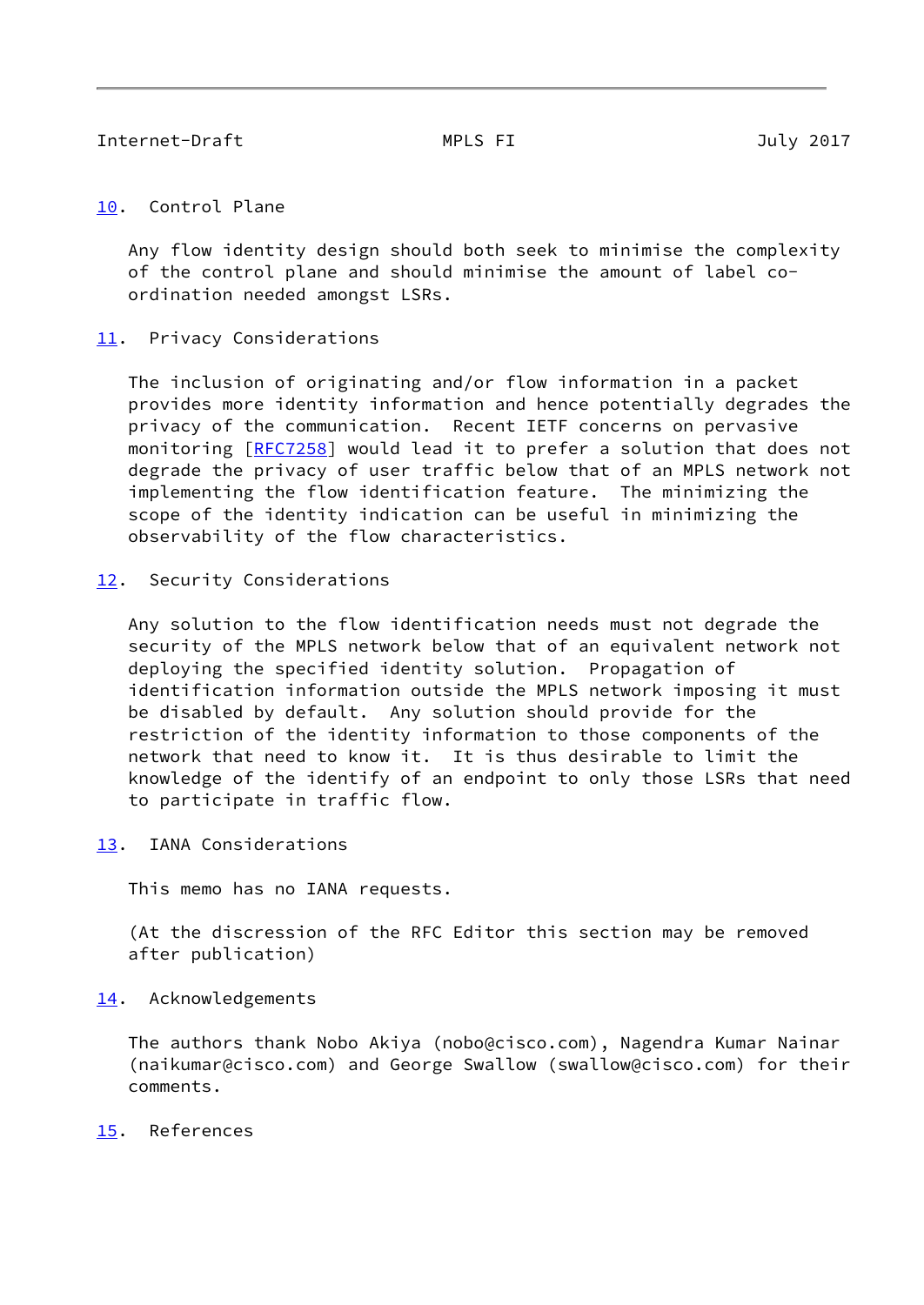<span id="page-10-1"></span>Internet-Draft MPLS FI July 2017

- <span id="page-10-0"></span>[15.1](#page-10-0). Normative References
	- [RFC2119] Bradner, S., "Key words for use in RFCs to Indicate Requirement Levels", [BCP 14](https://datatracker.ietf.org/doc/pdf/bcp14), [RFC 2119](https://datatracker.ietf.org/doc/pdf/rfc2119), DOI 10.17487/RFC2119, March 1997, <<http://www.rfc-editor.org/info/rfc2119>>.
- <span id="page-10-2"></span>[15.2](#page-10-2). Informative References

<span id="page-10-3"></span>[I-D.ietf-ippm-alt-mark]

 Fioccola, G., Capello, A., Cociglio, M., Castaldelli, L., Chen, M., Zheng, L., Mirsky, G., and T. Mizrahi, "Alternate Marking method for passive and hybrid performance monitoring", [draft-ietf-ippm-alt-mark-06](https://datatracker.ietf.org/doc/pdf/draft-ietf-ippm-alt-mark-06) (work in progress), July 2017.

- [RFC5331] Aggarwal, R., Rekhter, Y., and E. Rosen, "MPLS Upstream Label Assignment and Context-Specific Label Space", [RFC 5331,](https://datatracker.ietf.org/doc/pdf/rfc5331) DOI 10.17487/RFC5331, August 2008, <<http://www.rfc-editor.org/info/rfc5331>>.
- [RFC5420] Farrel, A., Ed., Papadimitriou, D., Vasseur, JP., and A. Ayyangarps, "Encoding of Attributes for MPLS LSP Establishment Using Resource Reservation Protocol Traffic Engineering (RSVP-TE)", [RFC 5420,](https://datatracker.ietf.org/doc/pdf/rfc5420) DOI 10.17487/RFC5420, February 2009, <<http://www.rfc-editor.org/info/rfc5420>>.
- [RFC5654] Niven-Jenkins, B., Ed., Brungard, D., Ed., Betts, M., Ed., Sprecher, N., and S. Ueno, "Requirements of an MPLS Transport Profile", [RFC 5654,](https://datatracker.ietf.org/doc/pdf/rfc5654) DOI 10.17487/RFC5654, September 2009, <<http://www.rfc-editor.org/info/rfc5654>>.
- [RFC6374] Frost, D. and S. Bryant, "Packet Loss and Delay Measurement for MPLS Networks", [RFC 6374,](https://datatracker.ietf.org/doc/pdf/rfc6374) DOI 10.17487/RFC6374, September 2011, <<http://www.rfc-editor.org/info/rfc6374>>.
- [RFC6790] Kompella, K., Drake, J., Amante, S., Henderickx, W., and L. Yong, "The Use of Entropy Labels in MPLS Forwarding",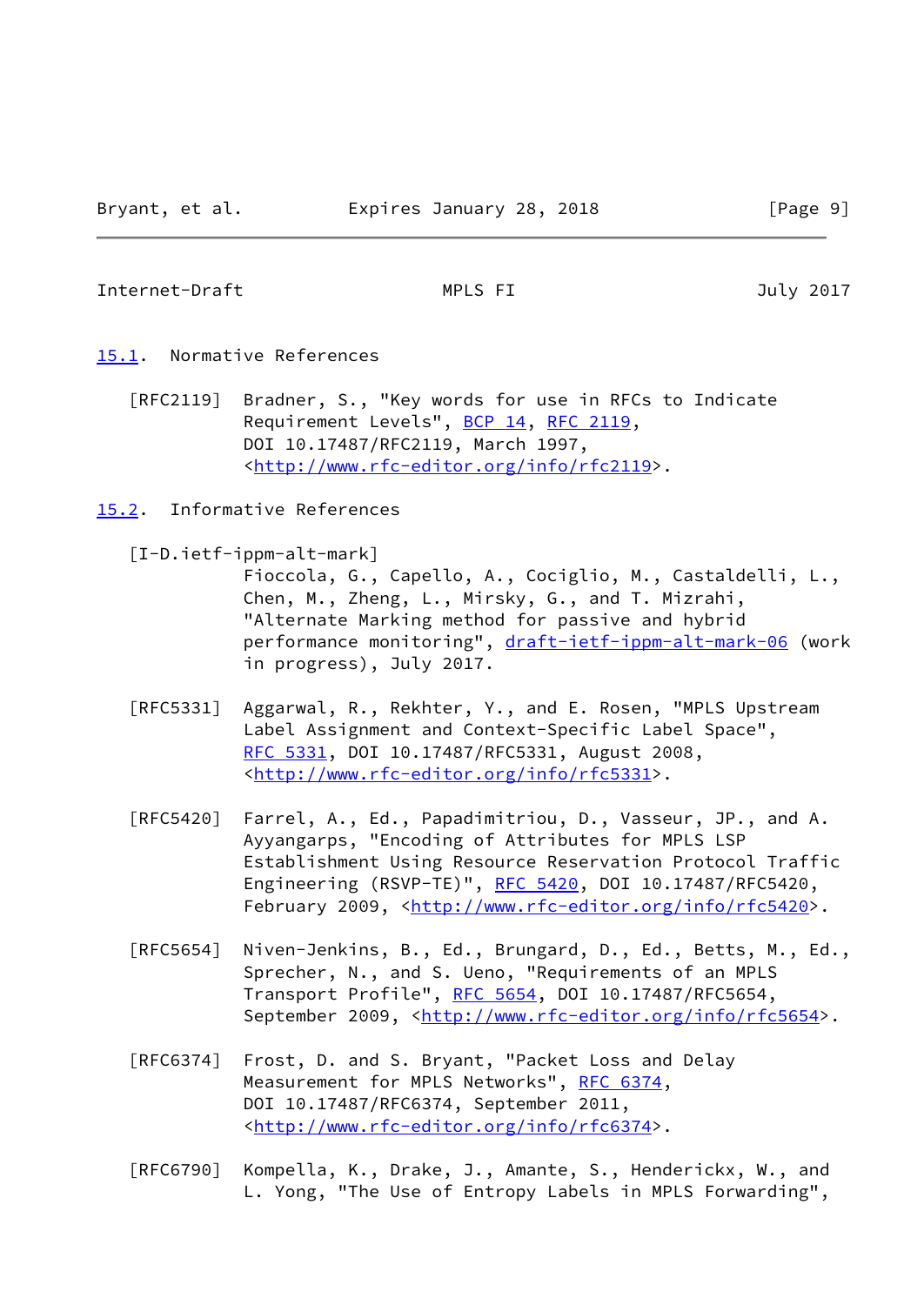[RFC 6790,](https://datatracker.ietf.org/doc/pdf/rfc6790) DOI 10.17487/RFC6790, November 2012, <<http://www.rfc-editor.org/info/rfc6790>>.

 [RFC7258] Farrell, S. and H. Tschofenig, "Pervasive Monitoring Is an Attack", [BCP 188,](https://datatracker.ietf.org/doc/pdf/bcp188) [RFC 7258](https://datatracker.ietf.org/doc/pdf/rfc7258), DOI 10.17487/RFC7258, May 2014, [<http://www.rfc-editor.org/info/rfc7258](http://www.rfc-editor.org/info/rfc7258)>.

Bryant, et al. Expires January 28, 2018 [Page 10]

<span id="page-11-0"></span>Internet-Draft MPLS FI July 2017

 [RFC7274] Kompella, K., Andersson, L., and A. Farrel, "Allocating and Retiring Special-Purpose MPLS Labels", [RFC 7274](https://datatracker.ietf.org/doc/pdf/rfc7274), DOI 10.17487/RFC7274, June 2014, <<http://www.rfc-editor.org/info/rfc7274>>.

Authors' Addresses

 Stewart Bryant Huawei

Email: stewart.bryant@gmail.com

 Carlos Pignataro Cisco Systems

Email: cpignata@cisco.com

 Mach Chen Huawei

Email: mach.chen@huawei.com

 Zhenbin Li Huawei

Email: lizhenbin@huawei.com

Gregory Mirsky